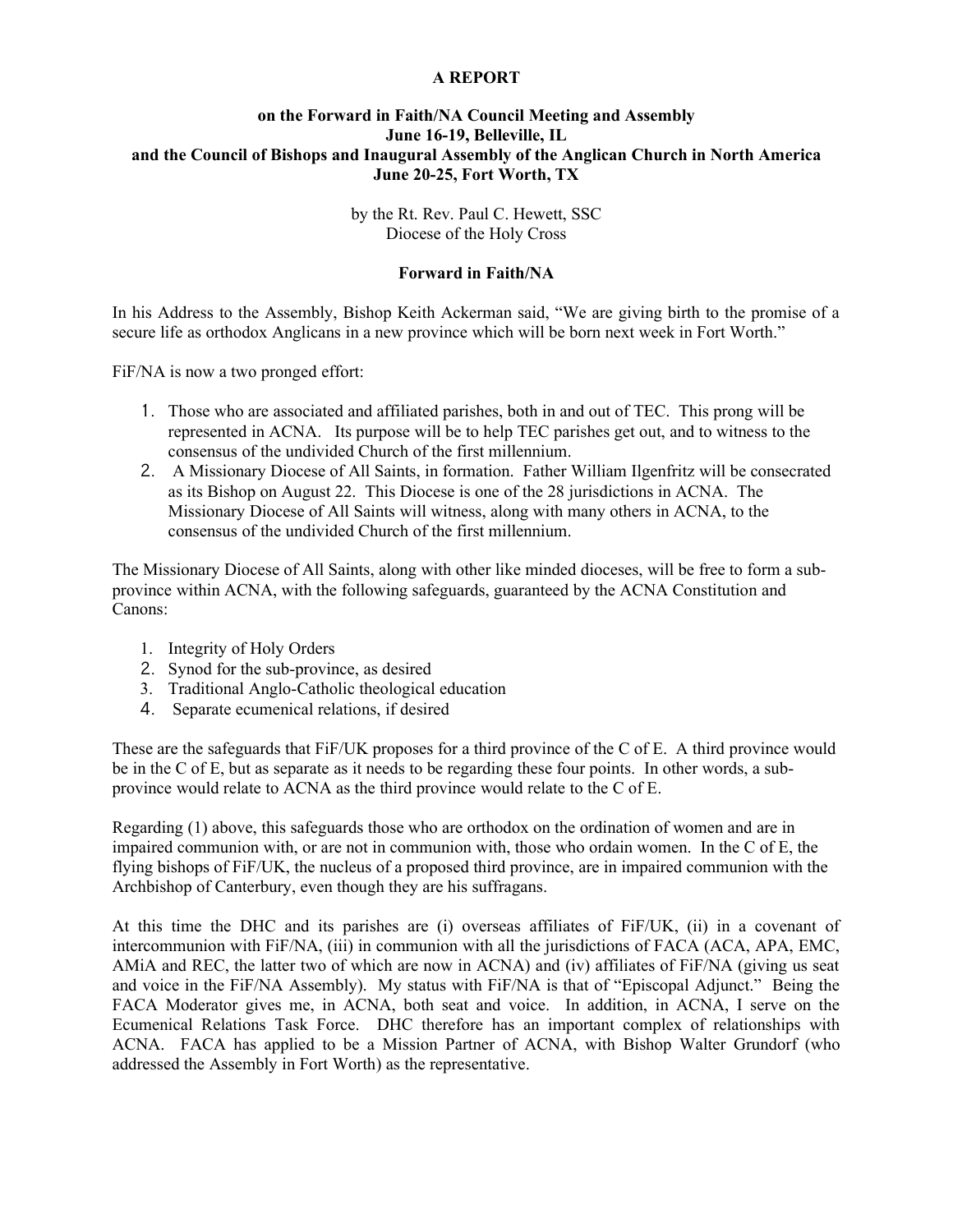## **The Province of the Anglican Church in North America**

Archbishop Duncan has great strengths as a consensus builder and over the years he has patiently and diligently worked to bring this new province into being. The final great push to enable the Province came from GAFCON and the global south primates, many of whom were in attendance to speak and to endorse the new province.

The single most important thing about ACNA is that in every way it is set up for the mission of the Church. Its structure supports the mission; the mission does not support the structure. The focus is on the Gospel of Jesus Christ. Also, ACNA cannot be thought of as a static entity. It is part of a world-wide movement, the re-alignment of Anglicans and believing Christians of all streams. For example, the Fellowship of Confessing Anglicans, born out of GAFCON last year, will rally Evangelicals and Anglo-Catholics in London next month, to join in a common witness to the Gospel and the One Great Tradition. Moreover, as Archbishop Duncan said, "God isn't just bringing Anglican Christians together. Across the Church, people are re-embracing Scripture's authority. Christians are once again discovering the beauty, wisdom and grace of our 2,000 year-old tradition." This is in evidence throughout the world, as Pentecostals and Evangelicals discover, in astonishing numbers, the consensus of the undivided Church of the first millennium, the paradigm for unity endorsed by Pope John Paul II: "as we enter the third millennium, we overcome the divisions of the second by embracing the consensus of the first."

Bishop Jack Iker, our host, said the emphasis of ACNA is on evangelism and mission. "This is the beginning of the recovery of confidence in Anglicanism as a biblical, missionary church. Our desire is to bring the whole Gospel to the whole world…we are a biblical, missionary movement."

Dr. Michael Howell, Executive Director of FiF/NA, noted a strong sense that the differences in the movement, some of them significant, are going to be addressed as believing Christians. They are not going to be swept under the carpet. Archbishop Gregory Venables said, pointedly, that we should not just get this province going, "to get by," but to "get it right." Getting things right means bringing them into full accord with Scripture and Tradition.

Our largest difference is of course on the ordination of women. One can hear many questions pointing to its resolution, to a growing desire to come to terms with a Catholic theology of Holy Orders: When did the Episcopal Church go off the rails? Was it in 2003 or before? How can we become more aware of the grief and dysfunction that began in 1974 and 1976? Is there a relationship between the homosexuality issue and the ordination of women? How can we make ACNA biblically faithful in every way? How can we not just get by, but get it right? How can we grow in our relationships with our ecumenical partners who do not ordain women? If only men can be bishops in ACNA, and if Holy Orders is all-of-a-piece, what does this say about women priests and deacons?

Until these questions are resolved, the new Province is, in a sense, an administrative and missional umbrella. It will not be a sacramental province until it comes to the mind of Christ on Holy Orders, and all the bishops in it are in full communion with one another.

More evidence for the impulse to get it right on Holy Orders came from Archbishop Duncan's build-up to the arrival of our ecumenical guests. "I want everyone to notice," he said, "how all our ecumenical guests are traditional with regard to the ordination of women." Our guests, and endorsers, were the Roman Catholic bishops of Pittsburgh (David Zubik) and Fort Worth (Kevin Vann), the Rev. Rick Warren of California's Saddleback Church, the Rev. Donald Green of the Christian Associates of Southwestern Pennsylvania, Dr. Samuel Nafzger of the Lutheran Church, Missouri Synod, and His Beatitude, Metropolitan Jonah of the Orthodox Church in America. Metropolitan Jonah spoke for 45 minutes to hold our feet to the fire on the ordination of women and latent Calvinism, and to open the doors to an official dialogue with Anglicans in North America. "Our arms are wide open to you. What will it take for a true ecumenical reconciliation? I am seeking an ecumenical restoration by being here today. This is God's call to us."